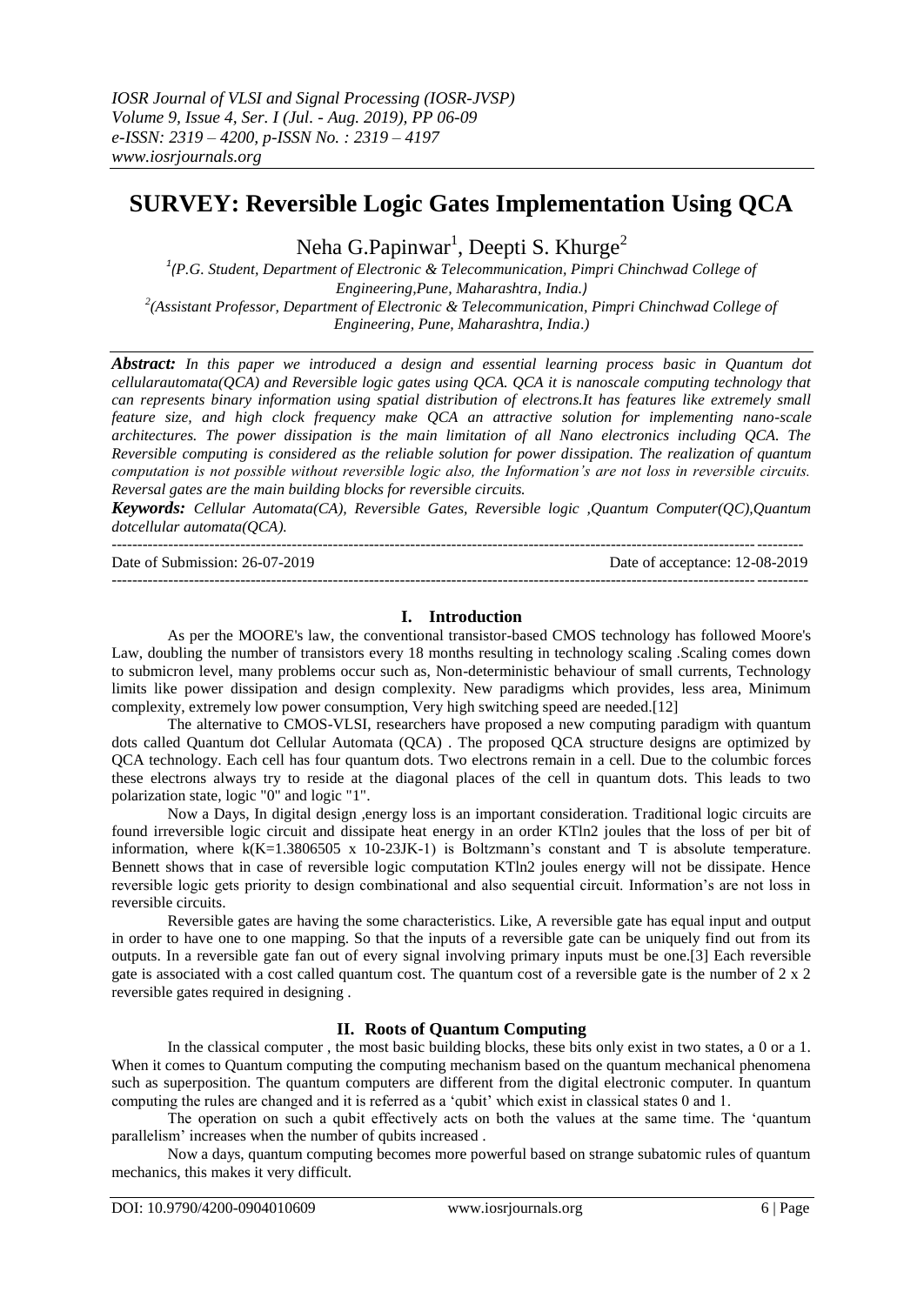# **1. Progress of Quantum Computing**

The quantum mechanics and information theory came about when it was realized that simple properties of quantum systems, such as the unavoidable disturbance involved in measurement, could be put to practical use, in the quantum cryptography (Wiesner 1983, Bennett et al 1982, Bennett and Brassard 1984). Quantum cryptography covers several ideas, of which established in quantum key distribution. This is an inventive method in which transmitted quantum states are used to perform a very particular communication task to establish at two separated locations a pair of identical ,otherwise random, sequences of binary digits, without allowing any other digits to learn the sequence. This is very useful because of such a random sequence can be used as a cryptographic key to permit secure communication. While quantum cryptography was being analyzed and demonstrated, the quantum computer (QC) was undergoing a quiet birth. Since quantum mechanics underlies the behavior of all systems, including those we call classical ('even a screwdriver is quantum mechanical', Landauer (1995)) ). In order to a quantum-mechanical point of view, the first ideas involved converting the action of a Turing machine into an equivalent reversible process, and then inventing a Hamiltonian which would cause a quantum system to evolve in a way which is a reversible Turing machine.

## **2. Initialization of Cellular Automata(CA)**

During the last years number of software packages for the simulation of CA have been developed. Usually they are not only allow the simulation of the classical two-dimensional deterministic model of von Neumann, but give the user the possibility to make use of extensions. A few of the available software packages, e.g., Cellular, CAMEL and CANL, offer some support for doing the simulations on parallel hardware platforms. Parallel hardware platform means shared memory machines with few processors, large machines with a message passing interface can be used. For the latter the standard parallelization method is a domain decomposition approach. For large ranges of parameters (e.g., the degree of parallelization) have been deduced within which reasonable speed-ups can be achieved. [11]

# **III. Literature Survey**

**1.** This section deals with the literature survey of A new design and simulation of reversible gates in quantumdot cellular automata technology. It deals with the reliable solution to lower the power dissipation. It has equal input and output in order to have one to one mapping. So that the inputs of a reversible gate can be uniquely determined from its output . In a reversible gate fan out of every signal containing primary inputs must be one. There are some basics terminology related to reversible logic like Reversible Function , Reversible Logic, Garbage Outputs, Quantum Cost, Flexibility.[3]

#### **2. 3. Reversible Gates**

It has wide range of application in low power logical circuit design.

2.1 Feynman gate is 2x2 reversible gate and it is called as controlled NOT.[2]The logical expression between the inputs  $(A, B)$  and outputs  $(P, Q)$  is represented by:

 $=$  and  $=$   $\oplus$  [3]



**Fig 1:** Feynman Gate[3]

2.2 Toffoli gate is 3x3 reversible gate, In this reversible gate, the inputs (A, B, C) are associated with the outputs (P, Q, R) by:

 $=$  ,  $=$  and  $=$   $\oplus$  [3].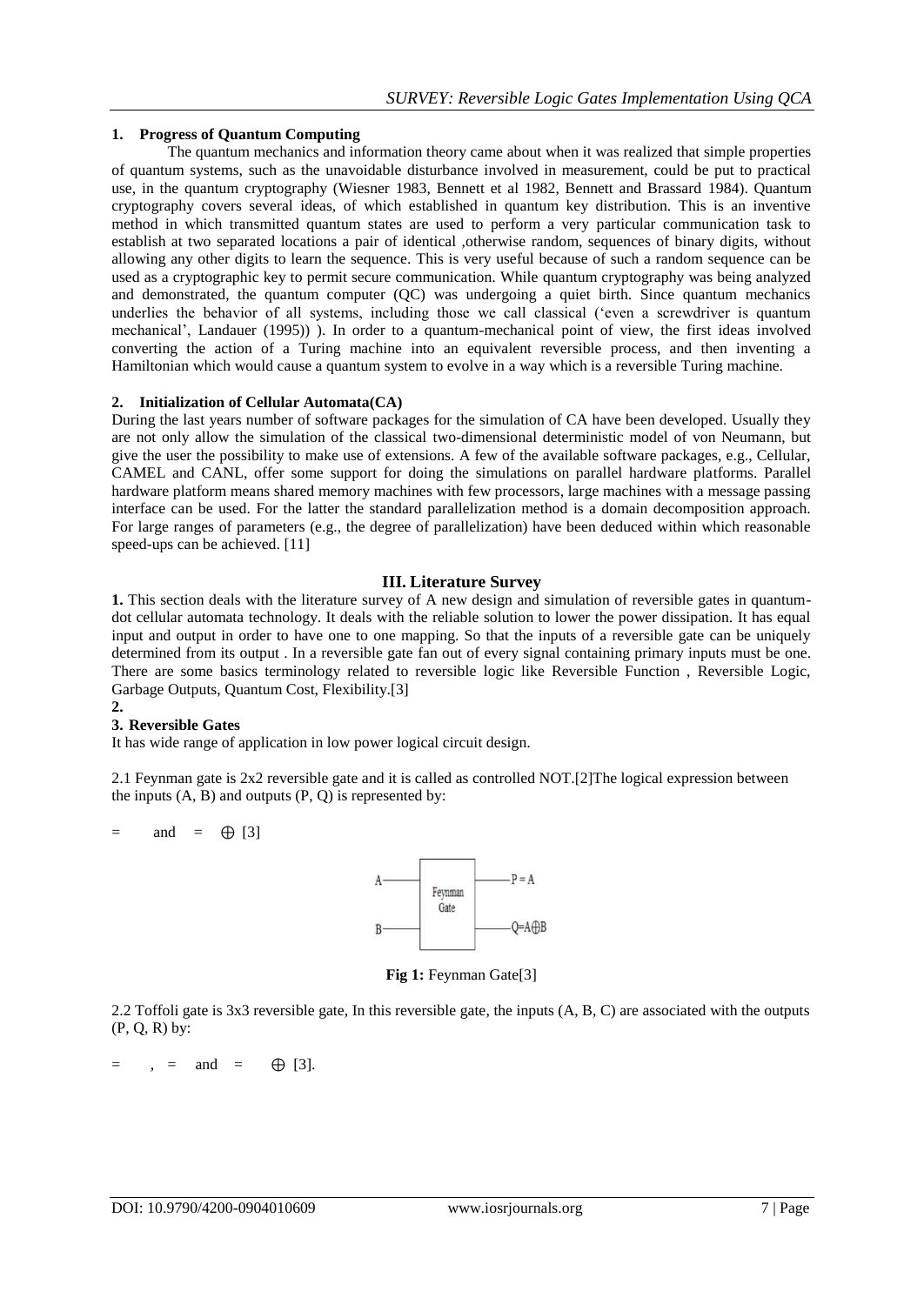

## **3. Multi-objective synthesis**

Addition to objective priorities proposed in which include the gate counts (the number of majority gates), gate levels and the number of NOT gates, another objective namely Control inputs is used. One of the important objectives in creating reversible functions in the QCA technology is reducing of the number of AND/OR gates that need method .

In this synthesis method adding an important objective to previous synthesis flow, a multi-objective synthesis method for reversible functions is presented. In to redundancy constant inputs. As in QCA technology, AND/OR gates are generated using Majority gate and it needs to redundancy constant inputs and because these gates are irreversible, so, these redundancy constant inputs generate extra heat. Because of that, Landauer et al have shown that whenever there is a loss of information during some computation, energy is dissipated in the form of heat.[1]

## **3.1 converting irreversible functions to reversible functions**

A new method for converting irreversible functions to reversible ones is proposed for the QCA technology. The first, common states in outputs are marked, then, input columns are compared with outputs and input column that can remove the most common states in outputs is selected and added as a new column in output.[1]This work is repeated until common states in outputs the deleted fully and the one to one mapping between the outputs and inputs is created. By using this method, each type of reversible functions with the minimum complexity, area, garbage outputs, control inputs and delay can be created while the other methods such as have used popular reversible blocks like Toffoli and Fredkin gates or building of reversible blocks (intermediate reversible blocks) for designing other reversible functions which these methods are not optimal. Finally, the obtained reversible functions are synthesized using the proposed method in Section 3.

## **4. Evolutionary approaches to synthesis of Quantum arrays**

There are two basic methods of designing and drawing quantum circuits. In the first method you draw a circuit from gates and you connect these gates by standard wires.[4] The rules to design a reversible circuit using this approach are the following: (1) no loops allowed in the circuit and no loops internal to gates, (2) fanout of every gate is one (which means, every output of gate can be connected only one input terminal).These rules preserve the reversible characteristics of gate thus the resulting circuit is also completely reversible.

## **IV. Conclusion**

In reversible systems, computation can be carried out in different manner from conventional computer. Reversible logic circuits which are helpful in quantum computing, low power cmos, nanotechnology, quantum dot cellular automata, communication. Reversible logic supports the process should running the system both forward and backward .Using evolutionary approach we found that the importance and mutual relations of four problems: circuit encoding, fitness function, cost function, and local optimizing transformation.

#### **References**

[1]. Sarvaghad-Moghaddam, Moein, and Ali A. Orouji. "A new design and simulation of reversible gates in quantum-dot cellular automata technology." arXiv preprint arXiv:1803.11017 (2018).

[2]. Biswas, Provash Kumar, et al. "Efficient design of Feynman and Toffoli gate in quantum dot cellular automata (QCA) with energy dissipation analysis." Nanoscience and Nanotechnology 7.2 (2017): 27-33.

[3]. Biswas, Papiya, Namit Gupta, and Nilesh Patidar. "Basic reversible logic gates and it's QCA implementation." Int. Journal ofEngineering Research and Applications 4.6 (2014): 12-16.

- [4]. Lukac, Martin, et al. "Evolutionary approach to quantum and reversible circuits synthesis." Artificial Intelligence Review 20.3-4 (2003): 361-417.
- [5]. Morita, Kenichi. "Reversible computing and cellular automata—A survey." Theoretical Computer Science 395.1 (2008): 101-131.
- [6]. Dayane Alfenas reis, caio T. campos , "A Methodology for standard Cell Design for QCA", IEEE 2016.
- [7]. C.A.T. Campos, , A.L Marciano, O.P. Vilela Neto, F.S. Torres, "USE: A Universal, Scalable and E\_cient clocking scheme for QCA", IEEE Trans on CAD of IC and Systems, Vol:PP , 2015.
- [8]. W. Liu, E. Swartzlander Jr., M. O'Neill. , "Design of Semiconductor QCA Systems", 1st ed. Artech House: Boston, 2013.
- [9]. K. Kim, K. Wu e R. Karri, Quantum-dot cellular automata design guideline", IEICE Trans.Fundam. Electron. Commun. Comput. Sci, Vol. E89-A, no 6, pp. 1607-1614, 2006.
- [10]. K. Latha and M.N. Maharshi, "Design of adders using QCA", International Journal of Advances in Engineering Technology, vol. 6, issue 4, pp. 1750-1759, Sept. 2013.